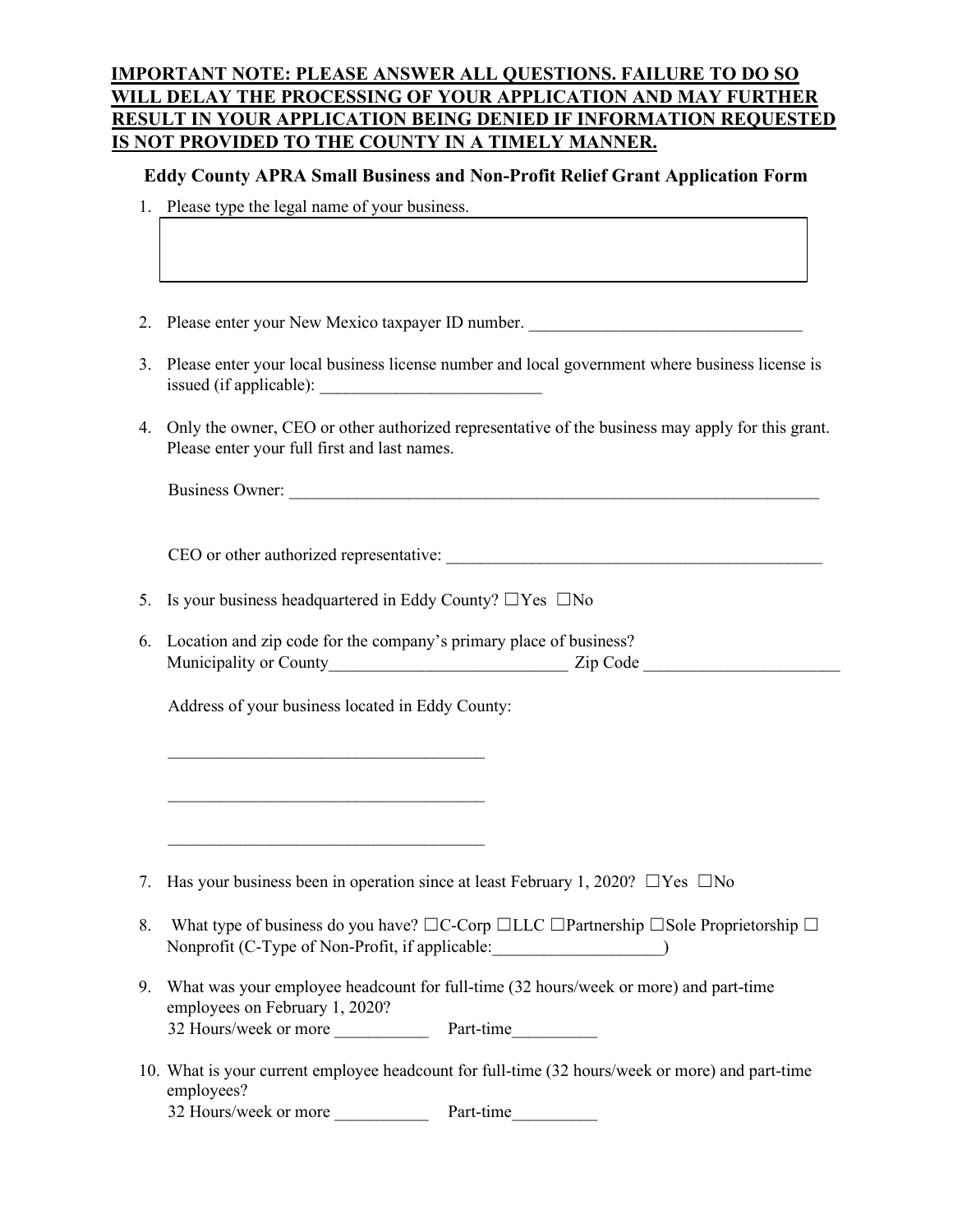- 11. What were your total gross receipts for Calendar Year 2019? FY or CY2019 \$
	- 12. What was your total gross receipts for CY 2021: \$
	- 13. What was your total gross receipts to date for CY 2022? \$
- 14. Was your business included in any of the local, state, or federal government orders to shut down or severely curtail business operations?  $\square$  Yes  $\square$  No
- 15. Did you shut down or severely curtail your business activities as a result of these orders?  $\Box$ Yes  $\Box$ No

If so, what date(s) did you close or curtail your business?

a. If you curtailed rather than closed your business, please describe the nature and length of the curtailment.

b. Please describe any and every means (i.e. transfers from reserves, loans, credit cards, personal savings accounts, grants etc.) that you covered business shortfalls like utilities, rent, mortgage payments, payroll, and other related expenditures supporting documentation will be required for all requests below).

- 15. What was your net taxable income in Calendar Year 2019? \$
- 16. What was your net taxable income in the most recent complete tax year? \$
- 17. How many full-time employees and what total payroll did you report to the state for unemployment insurance taxes for the fourth quarter of 2019?  $#$  Employees Taxes Reported \$\_\_\_\_\_\_\_\_\_\_\_\_\_
- 18. How many full-time employees and what total payroll did you report to the state for unemployment insurance taxes for the fourth quarter of 2020? # Employees Taxes Reported \$\_\_\_\_\_\_\_\_\_\_\_\_\_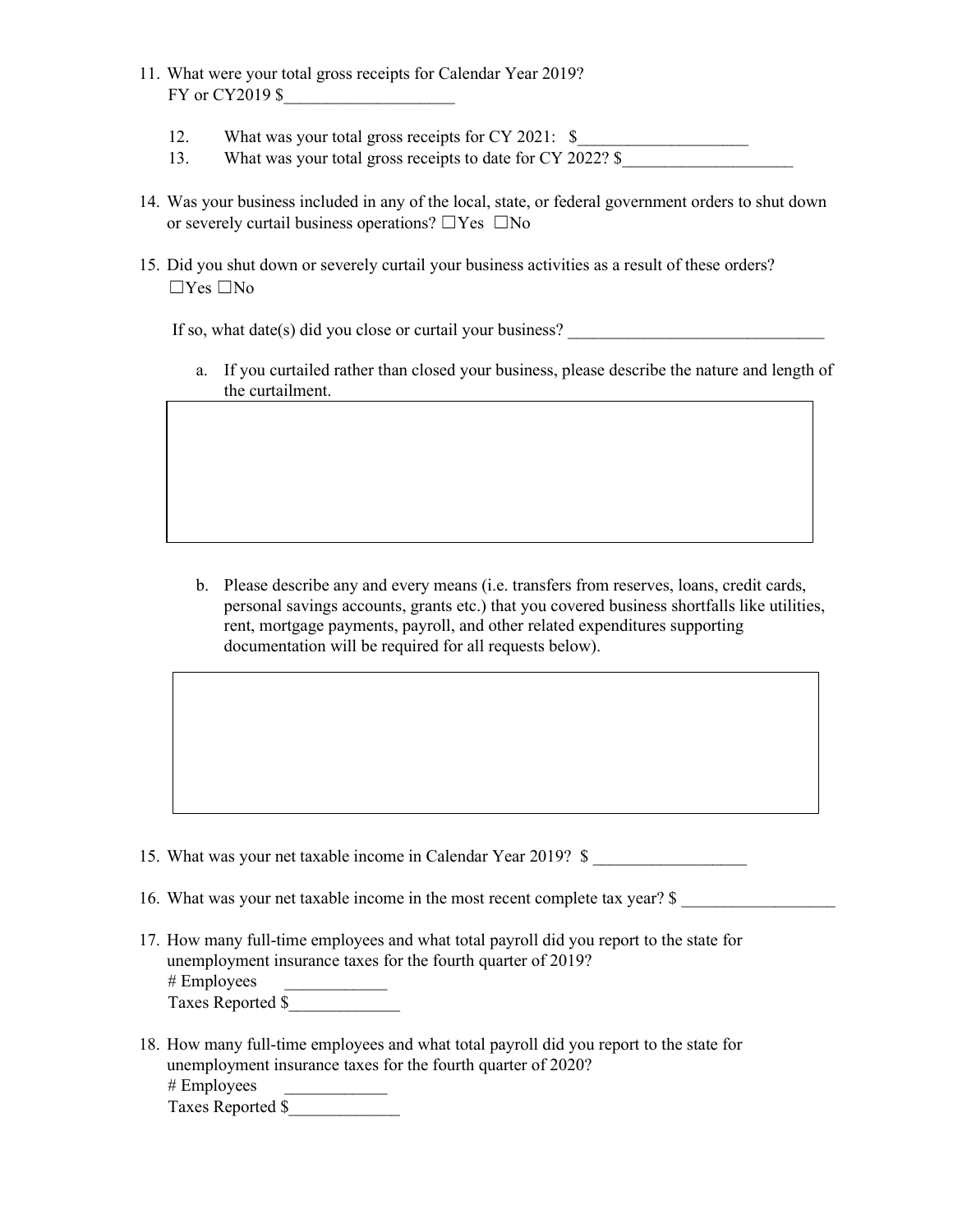- 19. Have you been approved for an SBA Paycheck Protection Program loan or Economic Injury Disaster Loan? (check all that apply) ☐SBA Paycheck Protection Program Loan ☐Economic Injury Disaster Loan
- 20. Have you been approved or received funding from the CARES Act?  $\Box$  Yes  $\Box$  No
	- a. If yes, how much of the expenditures that this application seeks to reimburse were covered by the abovementioned grant?  $\$
- 21. Please indicate the Total Amount of Reimbursement for All Requested Types:

| CY 21 Expenditures:         |  |
|-----------------------------|--|
| CY 22 Expenditures to date: |  |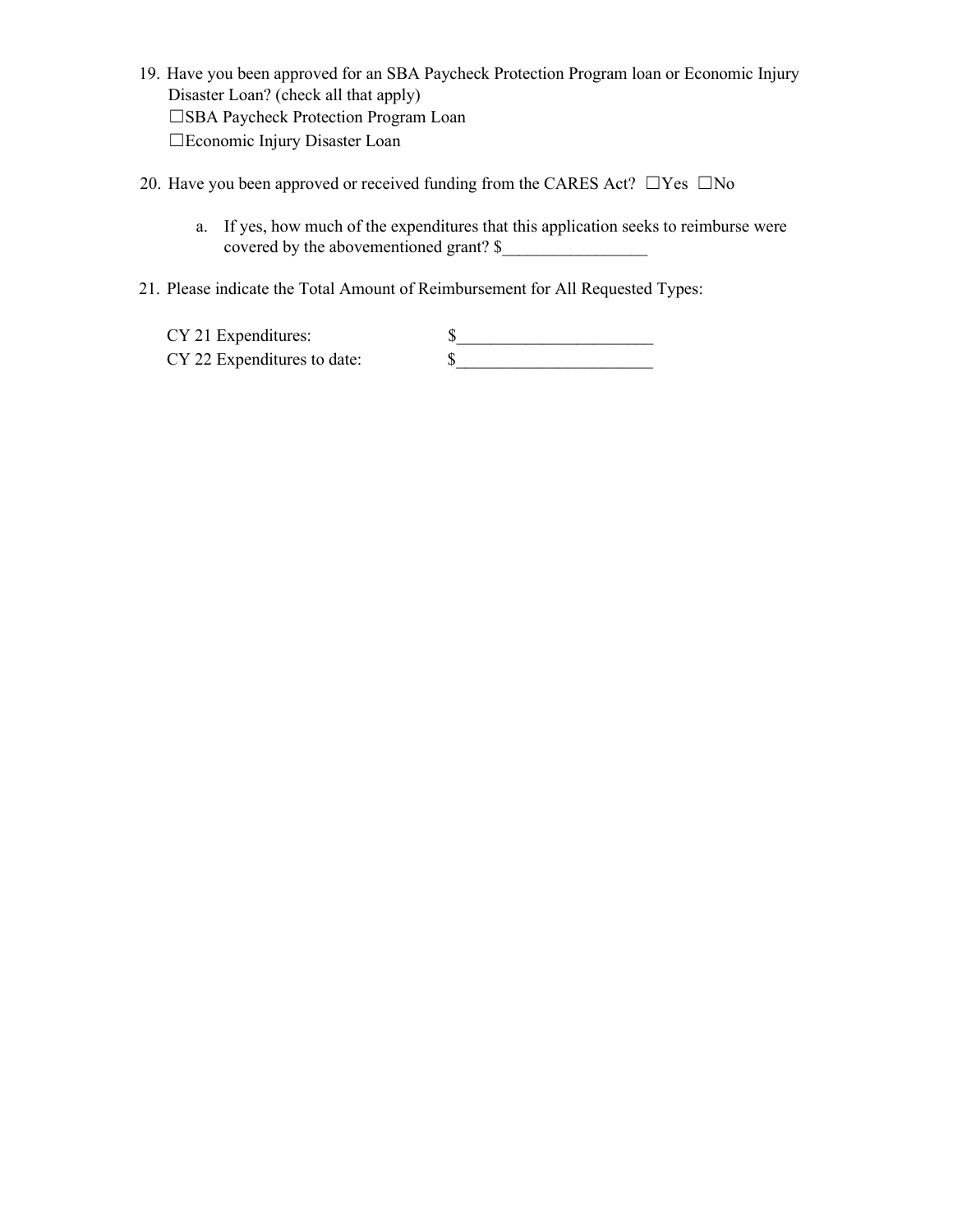22. Under each checked type of expense that you are requesting reimbursement for, please indicate the month of expense, a brief description of expense including whether or not the expense is outstanding or, if the expenditures was paid, where the funding come from to pay it, and in the final column, the amount requested to be reimbursed. Remember that all documentation for each expenditure paid should be submitted in order to be considered for reimbursement:

#### **Business Operations:**

☐ Non-owner employee payroll

| Time Period     | <b>Brief Description</b> | Amount $(\$)$ requested |
|-----------------|--------------------------|-------------------------|
| March 3, 2021   |                          |                         |
| to December     |                          |                         |
| 31, 2021        |                          |                         |
|                 |                          |                         |
| January 1, 2022 |                          |                         |
| to December     |                          |                         |
| 31, 2022        |                          |                         |
|                 |                          |                         |

#### ☐ Rent

| Time Period                                | <b>Brief Description</b> | Amount $(\$)$ requested |
|--------------------------------------------|--------------------------|-------------------------|
| March 3, 2021<br>to December<br>31, 2021   |                          |                         |
| January 1, 2022<br>to December<br>31, 2022 |                          |                         |

#### ☐ Scheduled mortgage payments

| Month           | <b>Brief Description</b> | Amount $(\$)$ requested |
|-----------------|--------------------------|-------------------------|
| March 3, 2021   |                          |                         |
| to December     |                          |                         |
| 31, 2021        |                          |                         |
|                 |                          |                         |
| January 1, 2022 |                          |                         |
| to December     |                          |                         |
| 31, 2022        |                          |                         |
|                 |                          |                         |
|                 |                          |                         |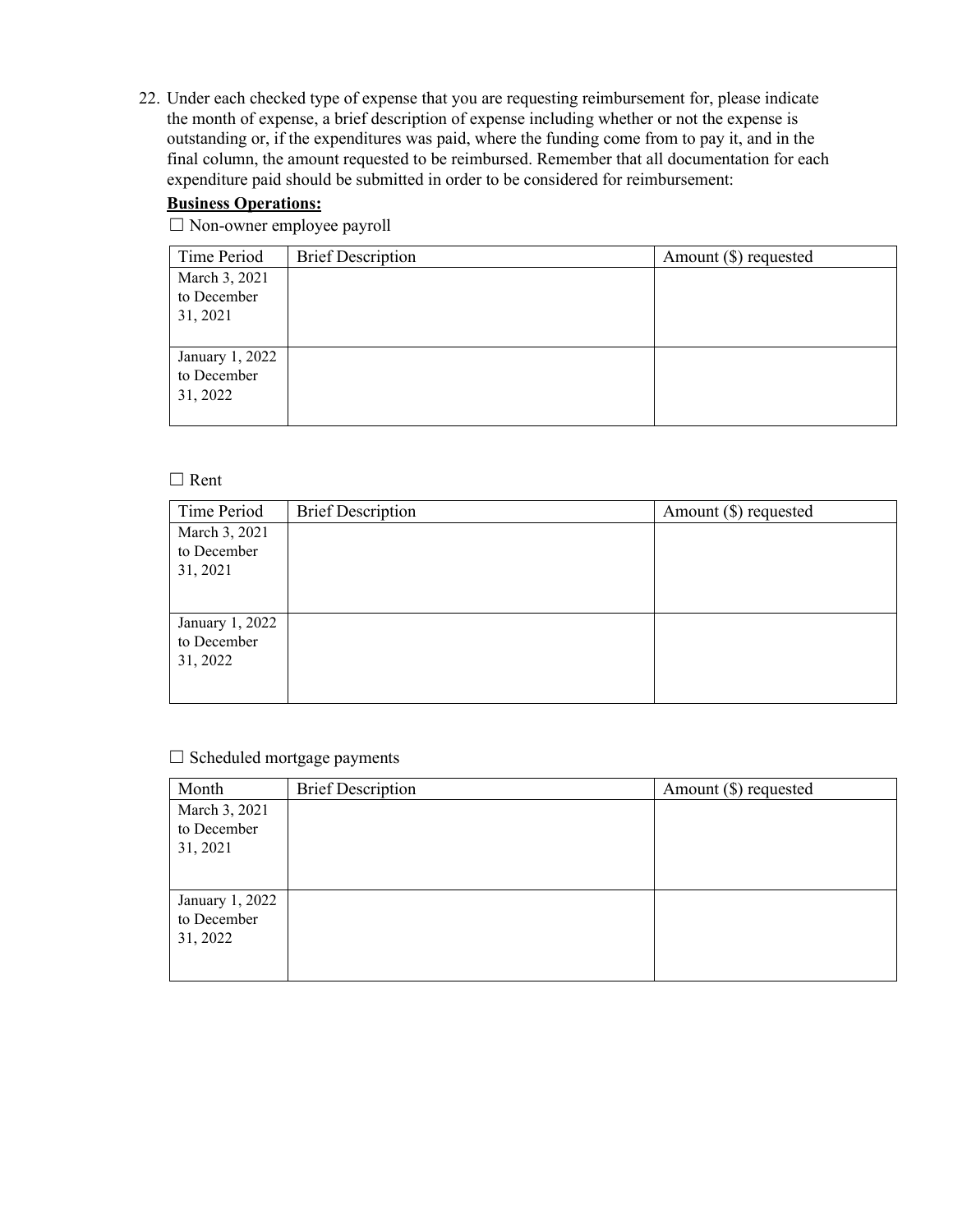# □ Insurance

| Month                                      | <b>Brief Description</b> | Amount $(\$)$ requested |
|--------------------------------------------|--------------------------|-------------------------|
| March 3, 2021<br>to December<br>31, 2021   |                          |                         |
| January 1, 2022<br>to December<br>31, 2022 |                          |                         |

### $\hfill\Box$ <br> <br> Utilities

| Month           | <b>Brief Description</b> | Amount $(\$)$ requested |
|-----------------|--------------------------|-------------------------|
| March 3, 2021   |                          |                         |
| to December     |                          |                         |
| 31, 2021        |                          |                         |
|                 |                          |                         |
| January 1, 2022 |                          |                         |
| to December     |                          |                         |
| 31, 2022        |                          |                         |
|                 |                          |                         |
|                 |                          |                         |

# □ Marketing

| Month           | <b>Brief Description</b> | Amount $(\$)$ requested |
|-----------------|--------------------------|-------------------------|
| March 3, 2021   |                          |                         |
| to December     |                          |                         |
| 31, 2021        |                          |                         |
|                 |                          |                         |
| January 1, 2022 |                          |                         |
| to December     |                          |                         |
| 31, 2022        |                          |                         |
|                 |                          |                         |
|                 |                          |                         |

# $\Box$  Loss of product/stock as it relates to product/stock expiration or spoilage

| Month           | <b>Brief Description</b> | Amount $(\$)$ requested |
|-----------------|--------------------------|-------------------------|
| March 3, 2021   |                          |                         |
| to December     |                          |                         |
| 31, 2021        |                          |                         |
|                 |                          |                         |
| January 1, 2022 |                          |                         |
| to December     |                          |                         |
| 31, 2022        |                          |                         |
|                 |                          |                         |
|                 |                          |                         |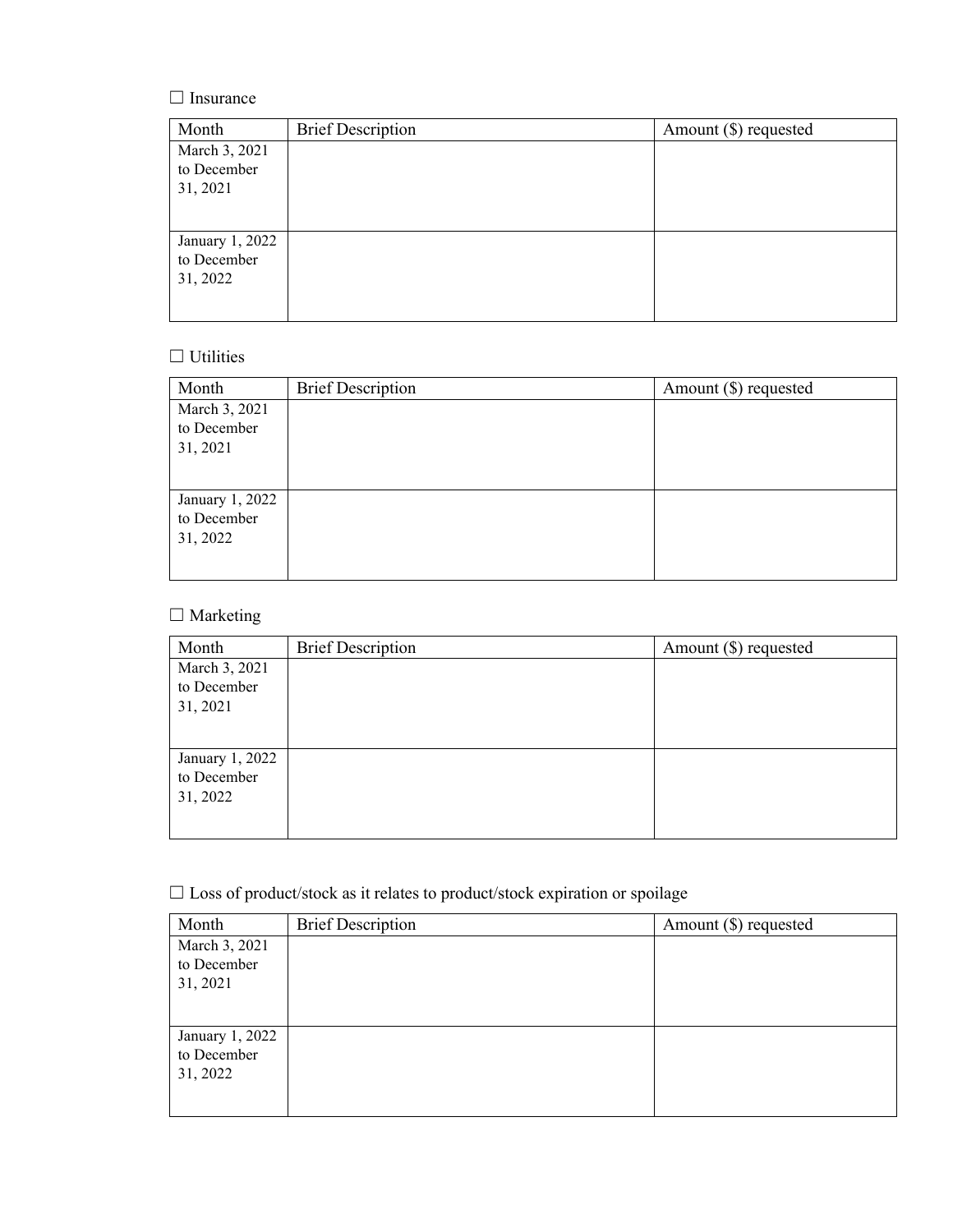#### **Business Redesign or Changes for Mitigation of COVID Spread:**

 $\Box$  Reconfiguring physical space

| Month           | <b>Brief Description</b> | Amount $(\$)$ requested |
|-----------------|--------------------------|-------------------------|
| March 3, 2021   |                          |                         |
| to December     |                          |                         |
| 31, 2021        |                          |                         |
|                 |                          |                         |
| January 1, 2022 |                          |                         |
| to December     |                          |                         |
| 31, 2022        |                          |                         |
|                 |                          |                         |
|                 |                          |                         |

### $\Box$  Installing plexiglass or other barriers

| Month           | <b>Brief Description</b> | Amount $(\$)$ requested |
|-----------------|--------------------------|-------------------------|
| March 3, 2021   |                          |                         |
| to December     |                          |                         |
| 31, 2021        |                          |                         |
|                 |                          |                         |
| January 1, 2022 |                          |                         |
| to December     |                          |                         |
| 31, 2022        |                          |                         |
|                 |                          |                         |
|                 |                          |                         |

☐ Purchasing web-conferencing or other technology to facilitate work-at-home

| Month           | <b>Brief Description</b> | Amount $(\$)$ requested |
|-----------------|--------------------------|-------------------------|
| March 3, 2021   |                          |                         |
| to December     |                          |                         |
| 31, 2021        |                          |                         |
|                 |                          |                         |
| January 1, 2022 |                          |                         |
| to December     |                          |                         |
| 31, 2022        |                          |                         |
|                 |                          |                         |
|                 |                          |                         |

 $\Box$  PPE, Testing-Related Expenses & other COVID-related safety measures for employees & customers

| Month           | <b>Brief Description</b> | Amount $(\$)$ requested |
|-----------------|--------------------------|-------------------------|
| March 3, 2021   |                          |                         |
| to December     |                          |                         |
| 31, 2021        |                          |                         |
|                 |                          |                         |
| January 1, 2022 |                          |                         |
| to December     |                          |                         |
| 31, 2022        |                          |                         |
|                 |                          |                         |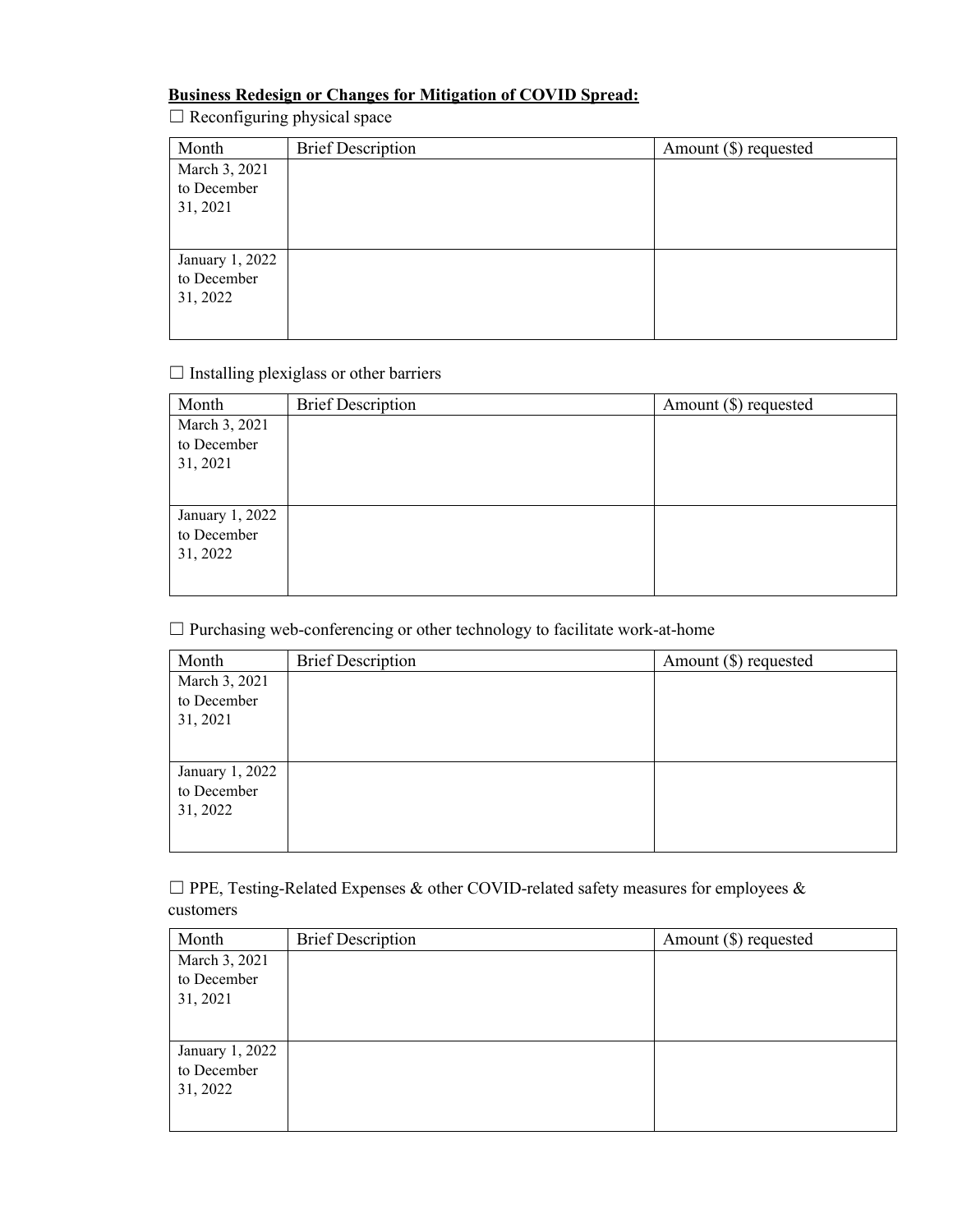#### $\Box$  COVID

| <b>Brief Description</b> | Amount $(\$)$ requested |
|--------------------------|-------------------------|
|                          |                         |
|                          |                         |
|                          |                         |
|                          |                         |
|                          |                         |
|                          |                         |
|                          |                         |
|                          |                         |
|                          |                         |

☐ COVID-Specific Disinfection/Cleaning, above & beyond regular cleaning/disinfection services Expenses

| Month           | <b>Brief Description</b> | Amount $(\$)$ requested |
|-----------------|--------------------------|-------------------------|
| March 3, 2021   |                          |                         |
| to December     |                          |                         |
| 31, 2021        |                          |                         |
|                 |                          |                         |
|                 |                          |                         |
| January 1, 2022 |                          |                         |
| to December     |                          |                         |
| 31, 2022        |                          |                         |
|                 |                          |                         |
|                 |                          |                         |

 $\Box$  Structures to mitigate the spread of Covid-19

| Month           | <b>Brief Description</b> | Amount $(\$)$ requested |
|-----------------|--------------------------|-------------------------|
| March 3, 2021   |                          |                         |
| to December     |                          |                         |
| 31, 2021        |                          |                         |
|                 |                          |                         |
| January 1, 2022 |                          |                         |
| to December     |                          |                         |
| 31, 2022        |                          |                         |
|                 |                          |                         |
|                 |                          |                         |